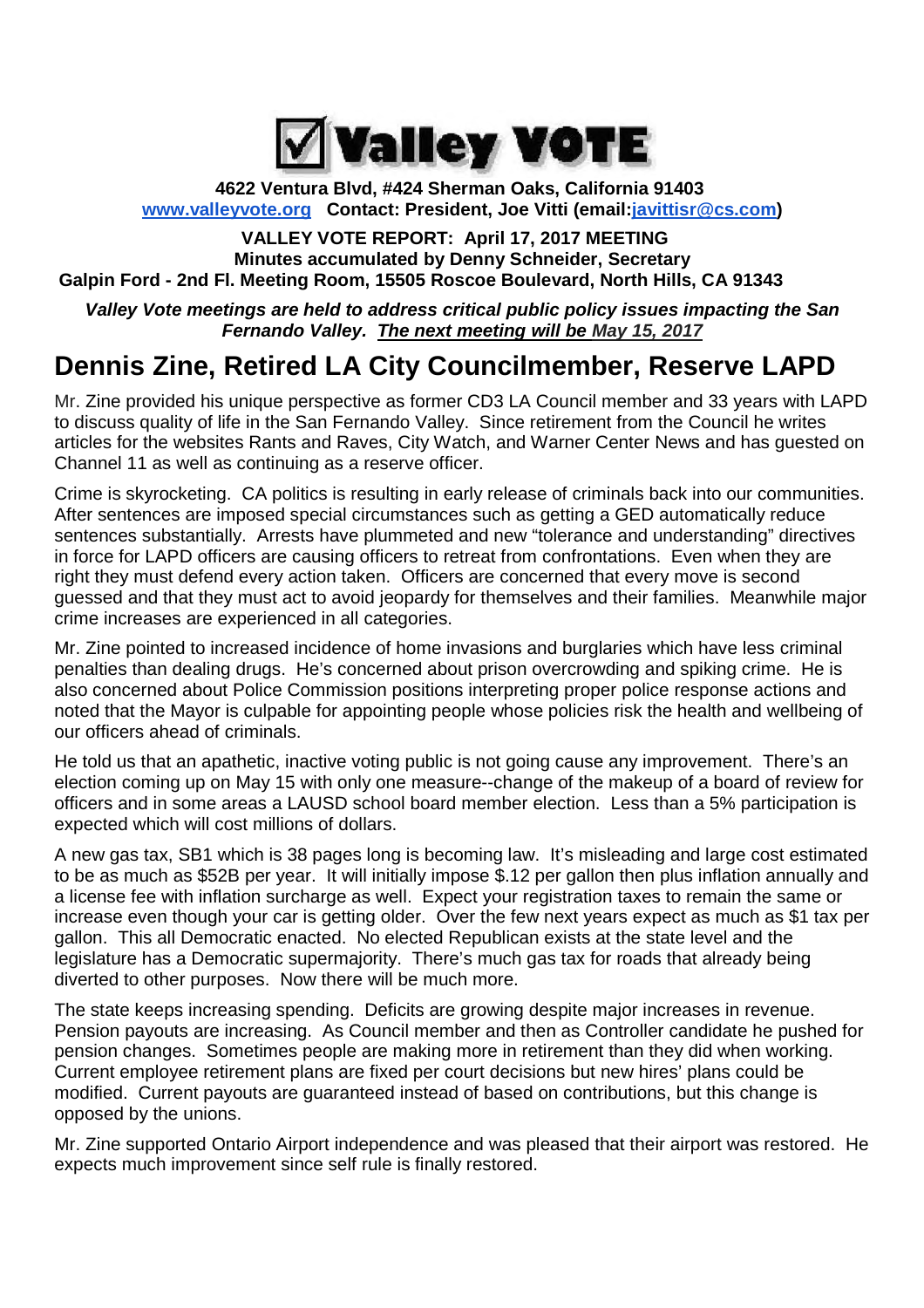Mr. Zine noted that increase in shootings and told us that we need to be able to protect ourselves. In one case the officers were found to be out of policy. The first shot of a suspect was considered within policy because they were in jeopardy, but since they shot twice the second shot was not??!

We need to become involved as citizenry or we will not have the protections we need and deserve.

# **Ben Tanimoto, LADWP Groundwater Remediation Planning**

Mr. Tanimoto laid out the magniture of the current task to supply water: 4 million residents, 473 square-miles including 681,000 connections providing 540,000 acre-ft/water. This need will increase to over 675,000 acre-ft/water by 2039 with our main source of water, Metropolitan Water District, decreasing from 64% to only 11%. Conservation and reuse will become critical to meeting our needs as only 57,000 acre-ft/water is recoverable from groundwater sources.

Mr. Tanimoto identified 115 existing wells in the SFV for pumping groundwater, but by 2015 contamination has left only 30 were reliable sources of clean water. High levels of volatile organic compounds (VOC) and inorganic contamination are evident throughout the Valley. The LADWP remediation programs primarily address the VOCs so that groundwater sources can increase supply as much as 140% to help meet future needs.

A quarter billion dollar cost is expected to make groundwater improvement changes. Much of the money bill be coming from matching grants from CA and federal sources although polluters well be required to fund efforts when practical. Even with all of these projects it will be difficult to fund sufficient efforts to meet demands as the inorganic contamination is more difficult to improve than the VOC contamination.

Four ambitious projects were identified that are expected to reap benefits within five years for the SFV water needs. Most of this effort is in the planning stages and moving forward into construction.

# **Valley VOTE Member Reports**

### **Victor N. Viereck - Rent Control**

Due to the high level of homelessness there have been many public meetings about it. At such meetings a lot of statistical and other details are reported. But, with all the details given, reports on effective solutions are negligible. Recently there was a California State Assembly bill, AB 1506 that was drafted to eliminate restrictions against rent control in California. As tough as rent control is in various California cities, AB 1506 would have made it horrendously worse. Fortunately, AB 1506 created so much opposition the legislators pulled it (for this year).

Just like anything consumers need, providing housing needs the free market to motivate people to invest in construction of and continued ownership of apartments. The free market results in the greatest provision of funding apartments (and other housing). But rent control has been stifling funding of apartments. If pricing for food was limited as much as rent control limits rents, there would be fewer supermarkets and restaurants, causing the cost of food to be much higher, and the reduction of food availability. The only success price controls on food might accomplish would be reducing obesity.

#### *Victor N.* Viereck *818-985 9174*

## **Ernie Hilger - Veterans Housing and Health Care**

Historical - The West Los Angeles VA was campus was originally deeded to be a home for Veterans in the original land grant in 1888. Over time, the VA made decisions to lease out parts of the VA campus issuing 23 enhanced use leases to organizations that had no affiliation or positive impact on Veterans.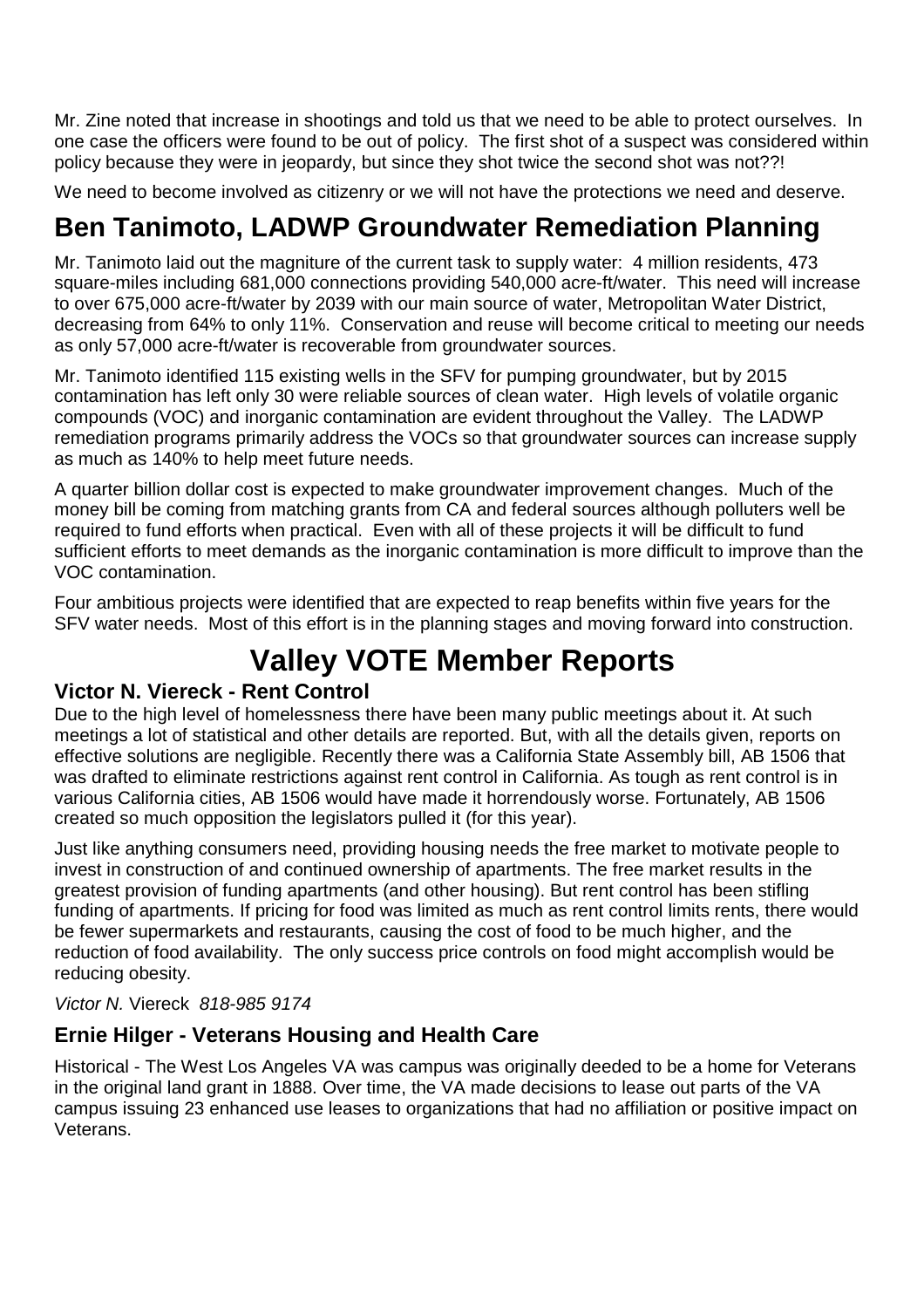Veteran groups initiated a lawsuit prohibiting the Veterans Administration from developing the almost 400-acre West LA campus for other than veterans use. Valley VOTE Board of Directors supported the Veterans Plaintiff lawsuit August 18, 2011.

A settlement Plan was developed for the benefit of veterans and their families. The Campus was rededicated as a National Soldiers Home on June 4, 2015.

The VA developed a veteran centric master plan (January 2016) for the campus centered around input from Veterans and the community. The focus was to make the expansive campus a home for those Veterans who had the most need.

In September 2016, legislation was enacted by 114th Congress allowing GLA to provide permanent supportive housing (PSH) on the CAMPUS. The target population is the chronically homeless, aging, disabled, female veterans with children and those who are severely physically or mentally disabled. The goal will be to strategically locate units designated for those underserved populations, in a manner to provide convenient access to the pertinent care and services that they will need, in a safe setting and environment.

September 2016 an award was made to Concourse Federal Group (subject matter experts in master planning and implementation and enhanced use leasing) and at a Town Hall Meeting April 12, 2017 at West LA announced the the Community Veterans Engagement Board (CVEB) established goals for this year and named chair persons.

- The RFQ for for Building 201 and 208 will go out March 31 due May 8, 2017
- Hold a Public Hearing for Building 205-208 on 20 April 2017
- VA to host meetings with the WLA community regarding the "environmental umbrella reports requesting inputs for new construction (Hospital and housing). This is important because of Masters of their Own Interests are providing inputs.
- VAGLAHS is Hosting a Project Information/Update Session (April 20, 2017) at the Wadsworth Theater 5:00 PM – 6:30 PM.

ONLY TWO NON-VA PROVIDERS OF CARE ON REMAIN ON CAMPUS:

- New Directions uses building 110
- The Salvation Army was to vacate buildings 207, & 212 by September 2016. The residents in their program are being moved prior to the closure of this facility. Some residents attending the April Town Hall meeting voiced concerns for their care and medications during the transition period to the VA representatives present. The VA representatives dealt proactively with the concerns to ensure complete medical care and housing expectations will be met.

The veterans community at large wishes to thank Valley Vote for their continued support to make ending veterans homelessness a reality in Los Angeles and the Nation.

We further request that Valley Vote members and the citizens at large be ever vigilant and cognizant as to how this project is progressing to ensure that it doesn't stagnate.

Please exert your political influences to assist when required to make this project a success for all veterans and their families.

Ernie Hilger 818 926 6892

#### **Ralph Kroy Sunshine Canyon**

**Background**: The landfill is located at 14747 San Fernando road.

**Status:** The landfill continues to emits odors, and stinks. The company, BFI / Republic Industries, is doing too little to solve the problem.

The City and the County are also doing little to solve the problem. Follow the money. They are getting money from the operation as tipping fees.